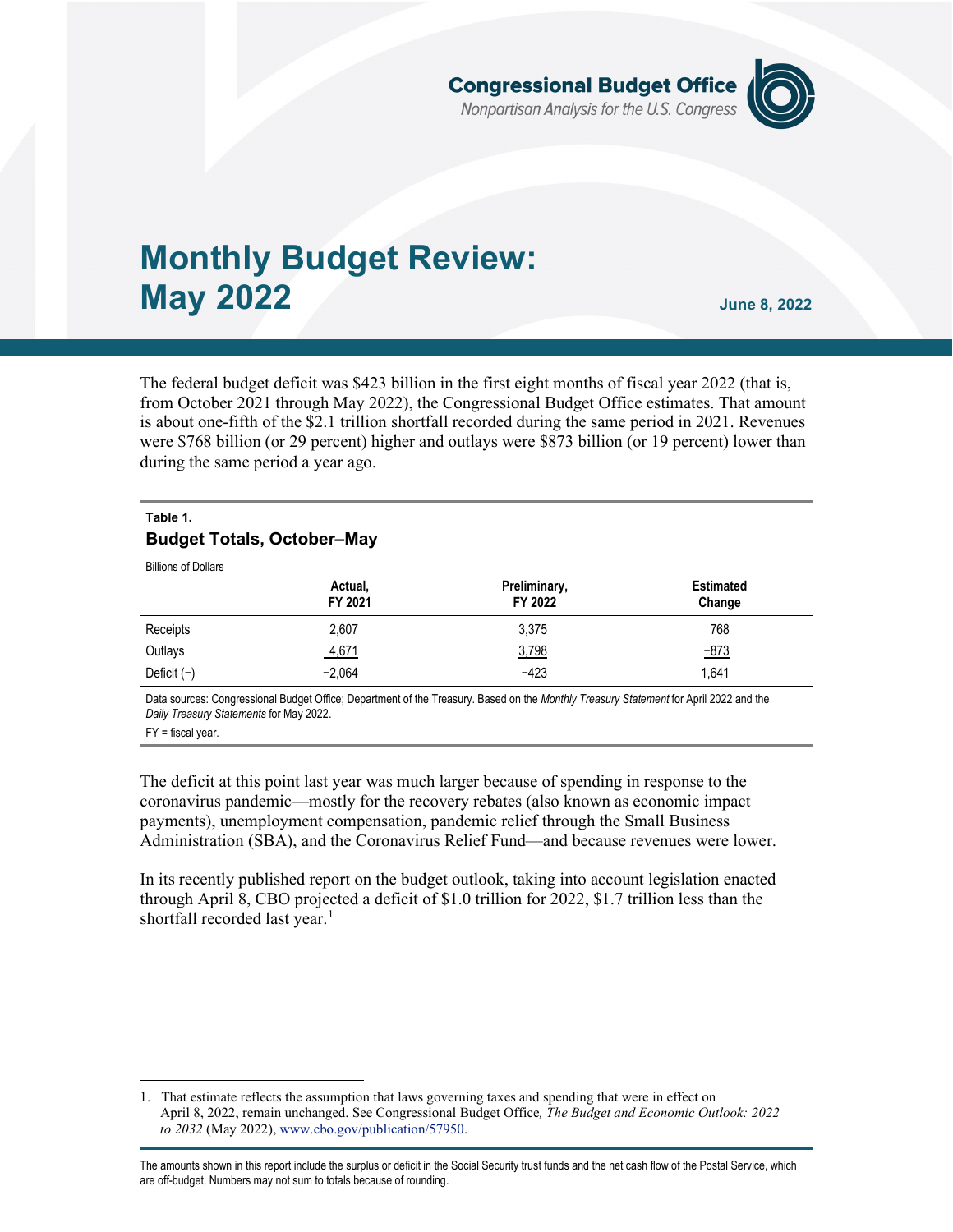

## **Total Receipts: Up by 29 Percent in Fiscal Year 2022**

Receipts totaled \$3.4 trillion during the first eight months of fiscal year 2022, CBO estimates— \$768 billion more than during the same period a year ago. CBO projects that, for the fiscal year as a whole, revenues will total \$4.8 trillion, a year-over-year increase of 19 percent.

- **Individual income** and **payroll (social insurance) taxes** together rose by \$687 billion (or 31 percent).
	- Amounts withheld from workers' paychecks rose by \$345 billion (or 19 percent). That result was attributable in part to higher nominal wages and salaries, particularly among relatively high-income workers who are subject to higher tax rates on earnings. In addition, legislation enacted in response to the pandemic caused timing shifts in the collection of payroll taxes. Most significantly, employers could choose to defer payment of their portion of certain payroll taxes on wages paid from March 27, 2020 (the date of enactment of the Coronavirus Aid, Relief, and Economic Security, or CARES, Act), through December 31, 2020. That provision required half of the payroll taxes deferred in calendar year 2020 to be paid by December 31, 2021.
	- Nonwithheld payments of income and payroll taxes rose by \$311 billion (or 50 percent). Most of that increase occurred during April and May, when taxpayers made their final payments of taxes for the prior year. (Last year, the deadline was in May; this year, it was in April.)
	- Unemployment insurance receipts (one type of payroll tax) were \$13 billion (or 34 percent) higher than in the same period a year ago because states were replenishing the balances in their unemployment insurance trust funds, at least in part by collecting more in unemployment taxes from employers. (The trust funds had been depleted by unusually high unemployment beginning in March 2020.) Those collections count as federal revenues, reflecting the nature of the unemployment insurance system—a federal program administered by the states.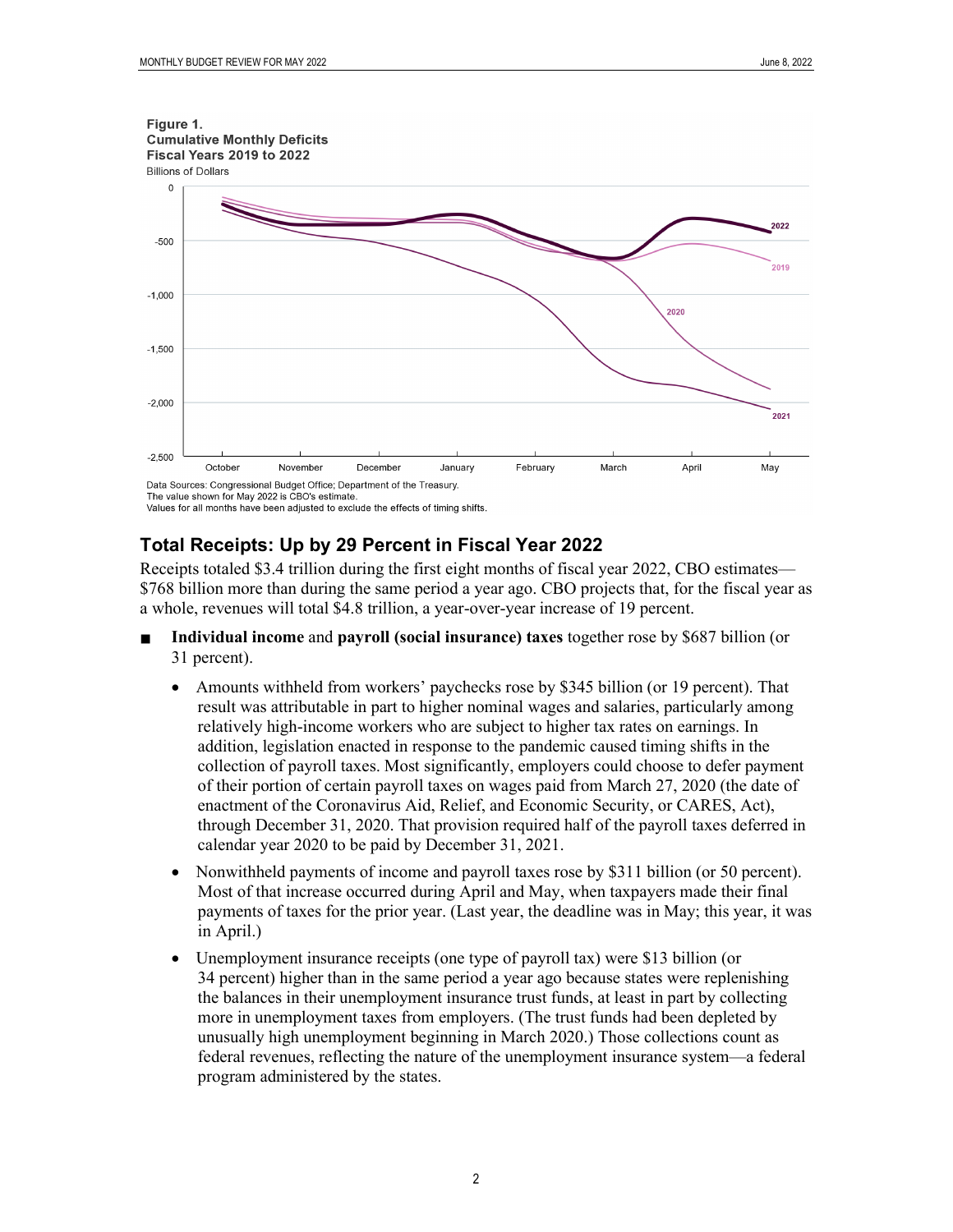#### **Table 2. Receipts, October–May**

|                                                                |                    |                         | <b>Estimated Change</b>              |                |
|----------------------------------------------------------------|--------------------|-------------------------|--------------------------------------|----------------|
| <b>Major Program or Category</b>                               | Actual,<br>FY 2021 | Preliminary,<br>FY 2022 | <b>Billions of</b><br><b>Dollars</b> | <b>Percent</b> |
| Individual Income Taxes                                        | 1,326              | 1,935                   | 610                                  | 46             |
| Payroll Taxes                                                  | 901                | 978                     | 77                                   | 9              |
| Corporate Income Taxes                                         | 191                | 224                     | 33                                   | 17             |
| <b>Other Receipts</b>                                          | 189                | 238                     | 48                                   | 26             |
| Total                                                          | 2,607              | 3,375                   | 768                                  | 29             |
| Memorandum:<br>Combined Individual Income and<br>Payroll Taxes |                    |                         |                                      |                |
| Withheld taxes                                                 | 1.781              | 2,126                   | 345                                  | 19             |
| Other, net of refunds                                          | 446                | 788                     | 342                                  | 77             |
| Total                                                          | 2,227              | 2,914                   | 687                                  | 31             |

Data sources: Congressional Budget Office; Department of the Treasury.

FY = fiscal year.

- Individual income tax refunds were \$17 billion (or 8 percent) less than in the same period a year ago. (The amounts of refundable tax credits that are classified as outlays, including the recovery rebates and the expanded child tax credits, are reported separately below.)
- Collections of **corporate income taxes** increased, on net, by \$33 billion (or 17 percent).
- Receipts from **other sources**, on net, rose by \$48 billion (or 26 percent).
	- Remittances from the Federal Reserve increased by \$25 billion (or 43 percent). Additional interest earnings on assets purchased since last year contributed to the rise.
	- Customs duties rose by \$15 billion (or 30 percent), reflecting an increase in imports.
	- Excise taxes rose by \$10 billion (or 23 percent), reflecting a general increase in economic activity.

## **Total Outlays: Down by 19 Percent in Fiscal Year 2022**

Outlays in the first eight months of fiscal year 2022 were \$3.8 trillion—\$873 billion (or 19 percent) less than during the same period last year, CBO estimates. Excluding the effects of any legislation enacted after April 8, 2022, CBO projects that, for the fiscal year as a whole, outlays will amount to \$5.9 trillion, a decline of 14 percent.<sup>[2](#page-2-0)</sup>

<span id="page-2-0"></span><sup>2.</sup> CBO estimates that, excluding the effects of timing shifts, outlays in 2022 will be \$5.8 trillion.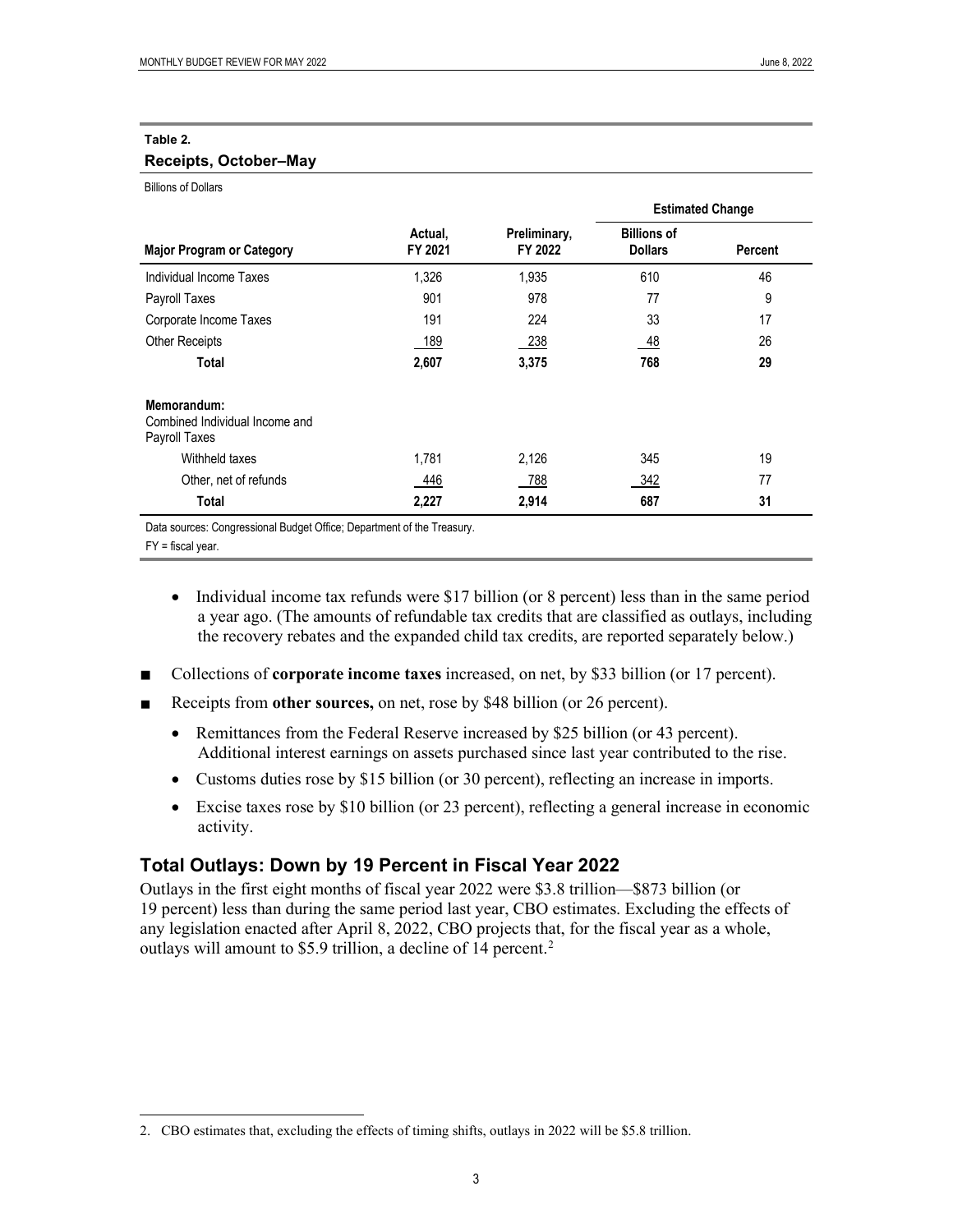#### **Table 3.**

#### **Outlays, October–May**

| <b>Billions of Dollars</b> |  |  |
|----------------------------|--|--|
|----------------------------|--|--|

|                                                                |                    |                         | <b>Estimated Change</b>              |                |
|----------------------------------------------------------------|--------------------|-------------------------|--------------------------------------|----------------|
| <b>Major Program or Category</b>                               | Actual,<br>FY 2021 | Preliminary,<br>FY 2022 | <b>Billions of</b><br><b>Dollars</b> | <b>Percent</b> |
| <b>Social Security Benefits</b>                                | 745                | 795                     | 50                                   | 7              |
| Medicare <sup>a</sup>                                          | 453                | 458                     | 5                                    |                |
| Medicaid                                                       | 339                | 386                     | <u>47</u>                            | 14             |
| <b>Subtotal, Largest Mandatory</b><br><b>Spending Programs</b> | 1,538              | 1,639                   | 101                                  | 7              |
| Refundable Tax Credits <sup>b</sup>                            | 672                | 251                     | $-421$                               | $-63$          |
| <b>Small Business Administration</b>                           | 294                | 23                      | $-271$                               | $-92$          |
| Unemployment Compensation                                      | 283                | 29                      | $-254$                               | $-90$          |
| Coronavirus Relief Fund                                        | 131                | 33                      | $-98$                                | $-75$          |
| <b>Spectrum Auction Receipts</b>                               | $-4$               | -81                     | $-77$                                |                |
| DoD-Military <sup>c</sup>                                      | 480                | 471                     | -9                                   | $-2$           |
| Net Interest on the Public Debt                                | 253                | 325                     | 73                                   | 29             |
| Other                                                          | 1,025              | .108                    | 82                                   | 8              |
| Total                                                          | 4,671              | 3,798                   | $-873$                               | $-19$          |

Data sources: Congressional Budget Office; Department of the Treasury.

DoD = Department of Defense; FY = fiscal year; \* = the amount of receipts collected in 2022 was about 20 times the amount collected in 2021.

a. Medicare outlays are net of offsetting receipts.

b. Recovery rebates, earned income tax credit, child tax credit, premium tax credits, and American Opportunity Tax Credit.

c. Excludes a small amount of spending by DoD on civil programs.

The largest changes, all decreases, were as follows:

- Outlays for certain **refundable tax credits** totaled \$251 billion—a decrease of \$421 billion, or 63 percent.<sup>3</sup> That reduction occurred largely because most of the second and third rounds of recovery rebates were paid in January and March 2021. Partially offsetting that decrease, several changes to the child tax credit boosted outlays this fiscal year: Eligibility was expanded and the amount was increased; advance payments of the credit were made between July and December 2021.
- Spending by the **Small Business Administration** decreased by \$271 billion. In the first eight  $\blacksquare$ months of fiscal year 2021, the SBA recorded a total of \$294 billion in outlays, primarily for loans and loan guarantees made to small businesses under the Paycheck Protection Program.
- Outlays for **unemployment compensation** decreased by \$254 billion, from \$283 billion in the first eight months of fiscal year 2021 to \$29 billion in the first eight months of 2022. That spending declined both because the enhanced benefits that were enacted earlier in the pandemic expired in September 2021 and because unemployment declined.

<span id="page-3-0"></span><sup>3.</sup> Those credits are the recovery rebates, earned income tax credit, child tax credit, premium tax credits, and the American Opportunity Tax Credit.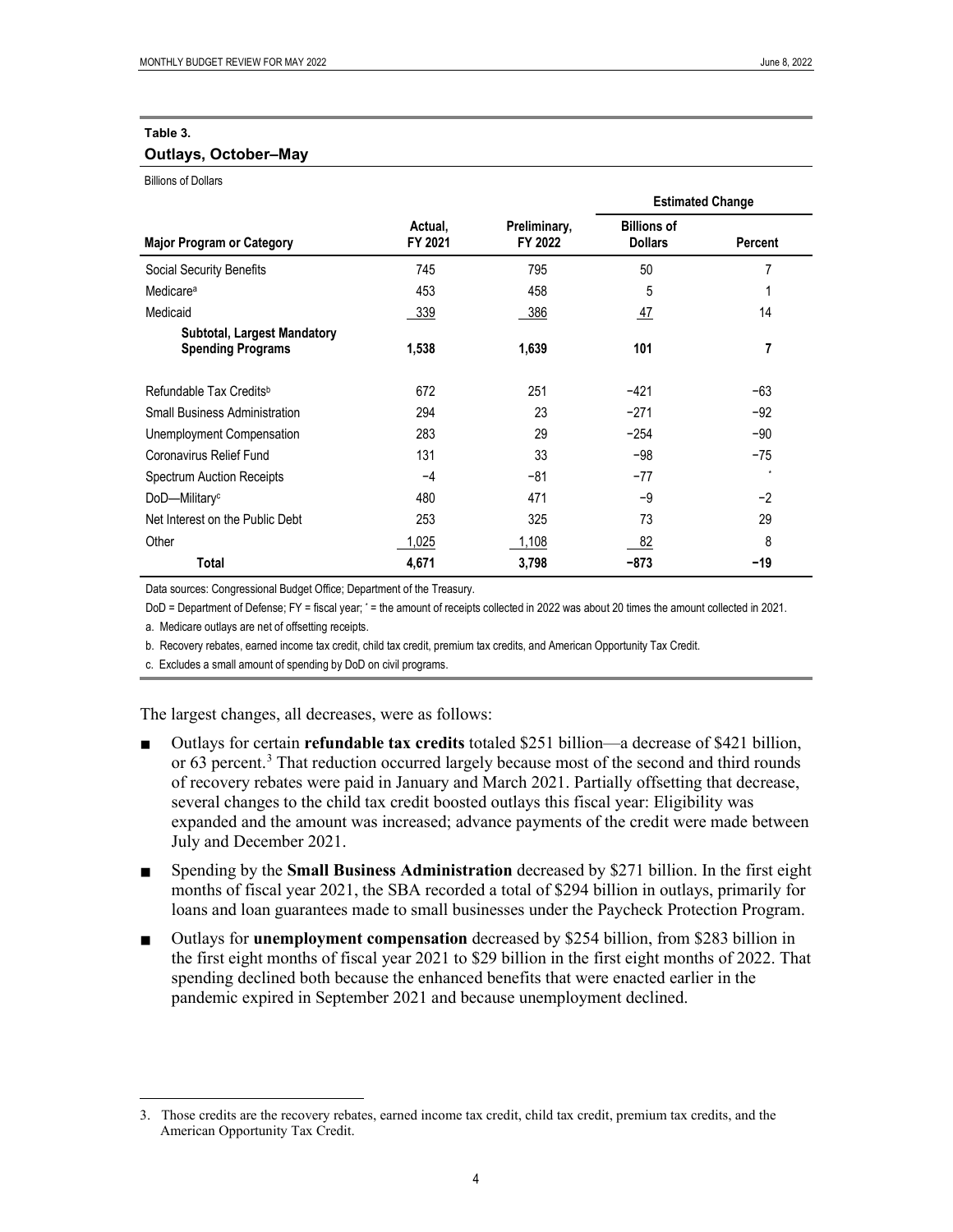- Spending from the **Coronavirus Relief Fund**, created by the American Rescue Plan Act of 2021 (ARPA), decreased by \$98 billion to \$33 billion. The Treasury used those sums to provide grants to state, local, tribal, and territorial governments to offset expenses stemming from the pandemic.
- Receipts from a 2021 **auction of licenses to use the electromagnetic spectrum** totaled \$81 billion and were recorded in January 2022. In comparison, through the first eight months of the previous fiscal year, such auction receipts totaled \$4 billion. Auction proceeds are recorded in the budget as offsetting receipts—that is, as reductions in outlays.

Outlays for the largest mandatory spending programs increased, on net, by \$101 billion (or 7 percent):

- Spending for **Social Security** benefits rose by \$50 billion (or 7 percent) because of increases  $\blacksquare$ both in the number of beneficiaries and in the average benefit payment.
- **Medicare** outlays increased by \$5 billion (or 1 percent) because of increases to benefit  $\blacksquare$ payments that were partially offset by increased recoveries of payments that had previously been made to providers.
- **Medicaid** outlays increased by \$47 billion (or 14 percent). Enrollment has risen because the Families First Coronavirus Relief Act requires states to maintain the eligibility of all enrollees until the end of the public health emergency.

Net outlays for **interest on the public debt** increased by \$73 billion (or 29 percent), primarily because higher inflation this year has resulted in large adjustments to the principal of inflationprotected securities.

Several other major changes in outlays, included in "Other" in Table 3, were as follows:

- Spending by the **Food and Nutrition Service** of the Department of Agriculture increased by \$35 billion (or 36 percent), in large part because average benefits rose under the Supplemental Nutrition Assistance Program.
- Outlays of the **Department of Education** increased by \$27 billion (or 37 percent), primarily  $\blacksquare$ because of increased spending on emergency grants through the Education Stabilization Fund.
- $\blacksquare$ Outlays of the **Public Health and Social Services Emergency Fund** increased by \$26 billion (or 54 percent) because expenditures accelerated for several pandemic-related activities, including reimbursements to health care providers (such as hospitals), coronavirus testing and contact tracing, and the development and purchase of vaccines and therapies.
- Spending by the **Department of Veterans Affairs** increased by \$17 billion (or 11 percent)  $\blacksquare$ mostly because of increased use of health care services and per capita increases in veterans' benefits.
- Outlays for the **Emergency Rental Assistance Program** of the Department of the Treasury  $\blacksquare$ decreased by \$25 billion (or 78 percent). State and local governments received grants under the Consolidated Appropriations Act, 2021 (2021 CAA), and ARPA to assist low-income households with paying rent during the pandemic. The decrease in spending relative to the same period last year is the result of an ARPA provision requiring grantees to meet spending targets before accessing a portion of the funds.
- $\blacksquare$ Spending by the Department of the Treasury for **payroll support for the aviation industry** fell by \$24 billion. Fiscal year 2021 spending included outlays from funding provided by the CARES Act, the 2021 CAA, and ARPA. Fiscal year 2022 spending includes a small share of outlays from those laws because most of the funding was exhausted by the end of fiscal year 2021.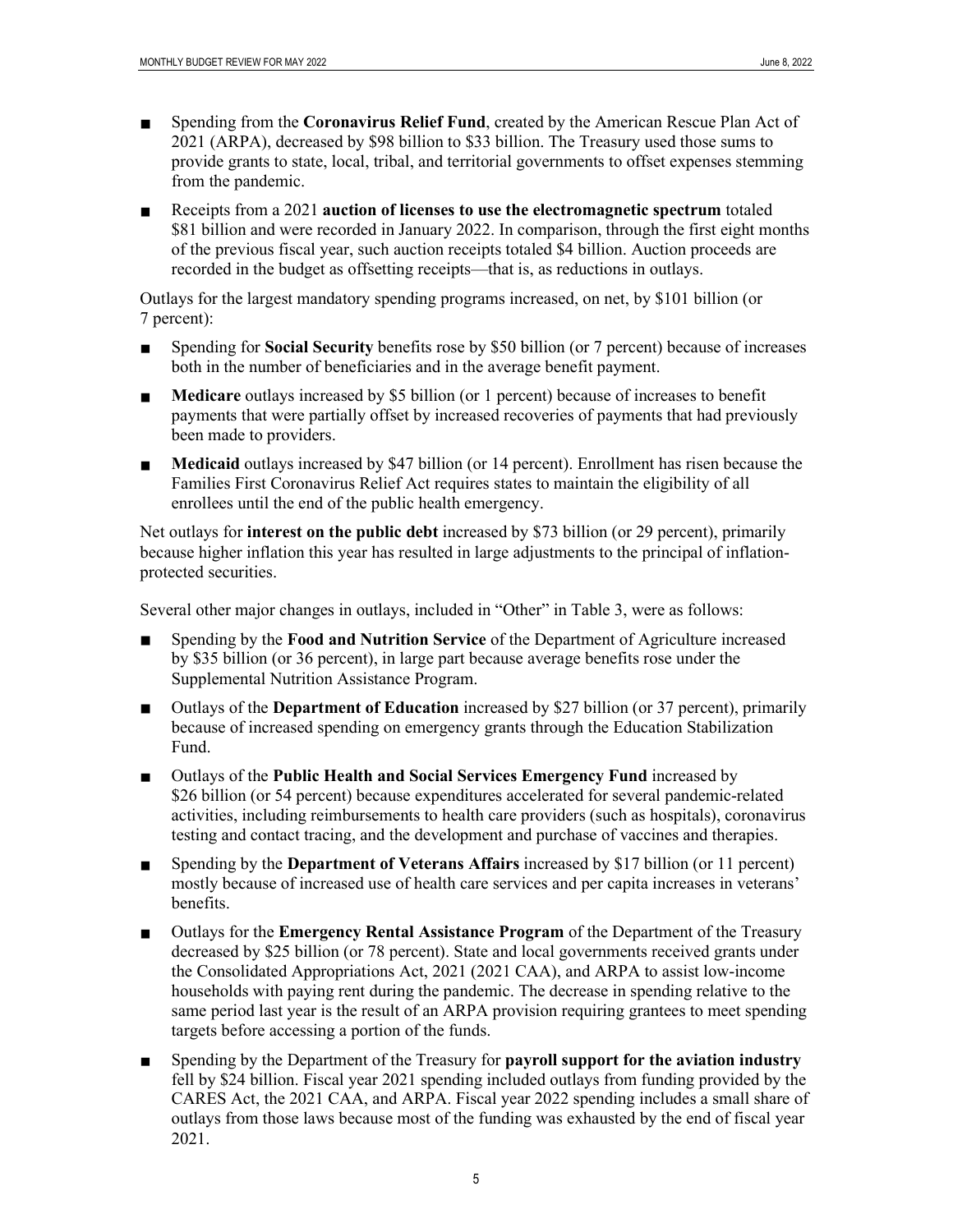Outlays for other programs administered by the **Department of Agriculture** decreased by \$19 billion (or 42 percent), in part because of lower spending for the Coronavirus Food Assistance Program, which covered higher marketing costs related to the pandemic.

For other programs and activities, spending increased or decreased by smaller amounts

## **Estimated Deficit in May 2022: \$63 Billion**

The federal government incurred a deficit of \$63 billion in May 2022, CBO estimates— \$69 billion less than the deficit recorded last year.

| Table 4.                     |                    |                         |                            |                                                                                                 |         |
|------------------------------|--------------------|-------------------------|----------------------------|-------------------------------------------------------------------------------------------------|---------|
| <b>Budget Totals for May</b> |                    |                         |                            |                                                                                                 |         |
| <b>Billions of Dollars</b>   |                    |                         |                            | <b>Estimated Change</b><br><b>With Adjustments for</b><br>Timing Shifts in Outlays <sup>a</sup> |         |
|                              | Actual,<br>FY 2021 | Preliminary,<br>FY 2022 | <b>Estimated</b><br>Change | <b>Billions of</b><br><b>Dollars</b>                                                            | Percent |
| Receipts                     | 464                | 389                     | $-74$                      | $-74$                                                                                           | $-16$   |
| Outlays                      | 596                | 452                     | $-144$                     | $-139$                                                                                          | $-21$   |
| Deficit $(-)$                | $-132$             | $-63$                   | 69                         | 64                                                                                              | $-34$   |

Data sources: Congressional Budget Office; Department of the Treasury.

FY = fiscal year.

a. Adjusted amounts exclude the effects of shifting payments that otherwise would have been made on a weekend. If not for those shifts, the budget would have shown a deficit of \$127 billion in May 2022 and a deficit of \$192 billion in May 2021, CBO estimates.

Outlays in May, this year and last, were affected by shifts in the timing of certain federal payments that otherwise would have been due on a weekend. Shifts of payments from May into April decreased outlays by \$65 billion in May 2022 and by \$60 billion in May 2021. If not for those shifts, the deficit in May 2022 would have been \$127 billion and the improvement from last year would have been \$64 billion.

CBO estimates that receipts in May totaled \$389 billion—\$74 billion (or 16 percent) less than in the same month last year. That decrease is mostly caused by lower nonwithheld individual income taxes, which decreased by \$140 billion (or 58 percent), partially offset by a reduction of \$20 billion (or 52 percent) in individual refunds. Those changes occurred in part because of differing tax-filing deadlines. The tax-filing deadline for individual income taxes was postponed until May last year; it occurred as usual in April this year.

In addition, withheld individual income and payroll taxes increased by \$38 billion (or 19 percent). That increase occurred in part because this May had one more business day than last May; it also reflects growth in wages and salaries.

Total spending in May 2022 was \$452 billion, CBO estimates—\$144 billion (or 24 percent) less than in the same month last year. If not for timing shifts that increased spending in May of each year, outlays in May 2022 would have been \$139 billion less than outlays recorded for May 2021. The largest contributors to that reduction were as follows:

- Spending by the Department of the Treasury from the **Coronavirus Relief Fund** fell by  $\blacksquare$ \$100 billion. May 2021 saw very large expenditures from that fund.
- Outlays by the **Small Business Administration** fell by \$51 billion.  $\blacksquare$
- Outlays for **unemployment compensation** decreased by \$33 billion.